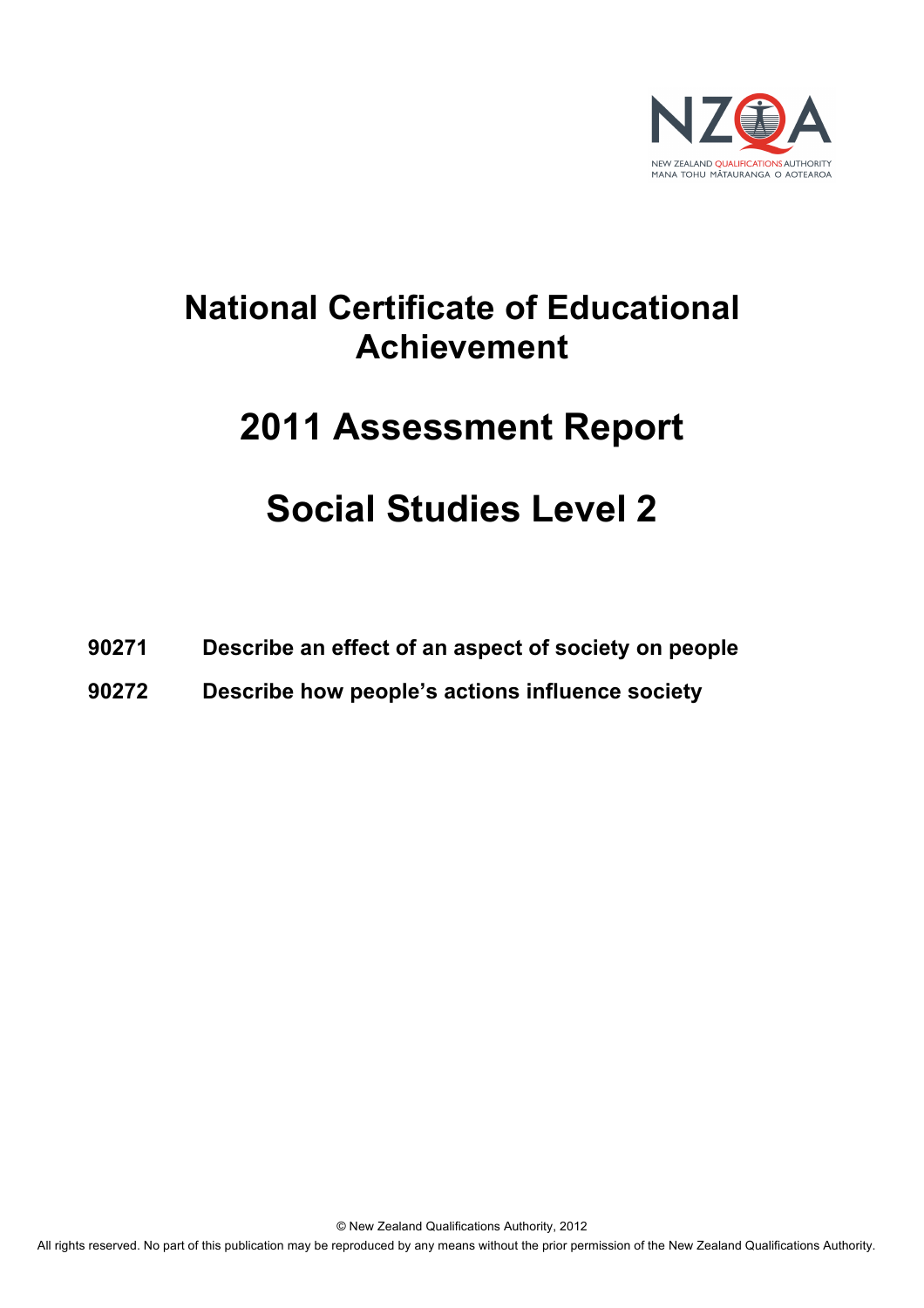# **COMMENTARY**

This was the final year for examinations to assess these achievement standards.

Candidates who attempted the level two Social Studies external papers generally came into the examination well prepared to respond to the papers. However, a number of candidates chose topics that had limited potential for development of responses at Merit and Excellence level. Care should be taken when preparing for these externals to consider the requirements of all levels of achievement and ensure that the chosen topics provide scope for full responses.

# **STANDARD REPORTS**

# **90271 Describe the effect of an aspect of society on people**

#### **ACHIEVEMENT**

**Candidates who were awarded Achievement for this standard demonstrated the required skills and knowledge. They typically:**

- described an aspect of society that enabled them to provide consequences of the aspect of society
- used specific evidence to support the main ideas
- could explain why an individual or group held a particular perspective.

# **NOT ACHIEVED**

**Candidates who were assessed as Not Achieved for this standard lacked some or all of the skills and knowledge required for the award of Achievement. They typically:**

- did not identify what aspect of society was being described and how that influenced the society
- provided insufficient evidence to support key ideas
- provided insufficient range of consequences
- quoted perspective rather than explaining it.

# **ACHIEVEMENT WITH MERIT**

#### **In addition to the skills and knowledge required for the award of Achievement, candidates who were awarded Achievement with Merit typically:**

- supported key ideas with relevant supporting evidence
- explained why people are affected by the aspect of society
- showed understanding of how perspectives and concepts were linked.

# **ACHIEVEMENT WITH EXCELLENCE**

#### **In addition to the skills and knowledge required for the award of Achievement with Merit, candidates who were awarded Achievement with Excellence typically:**

- supported ideas consistently with accurate and detailed supporting evidence
- provided clear links between perspectives and concepts, with detailed evidence.